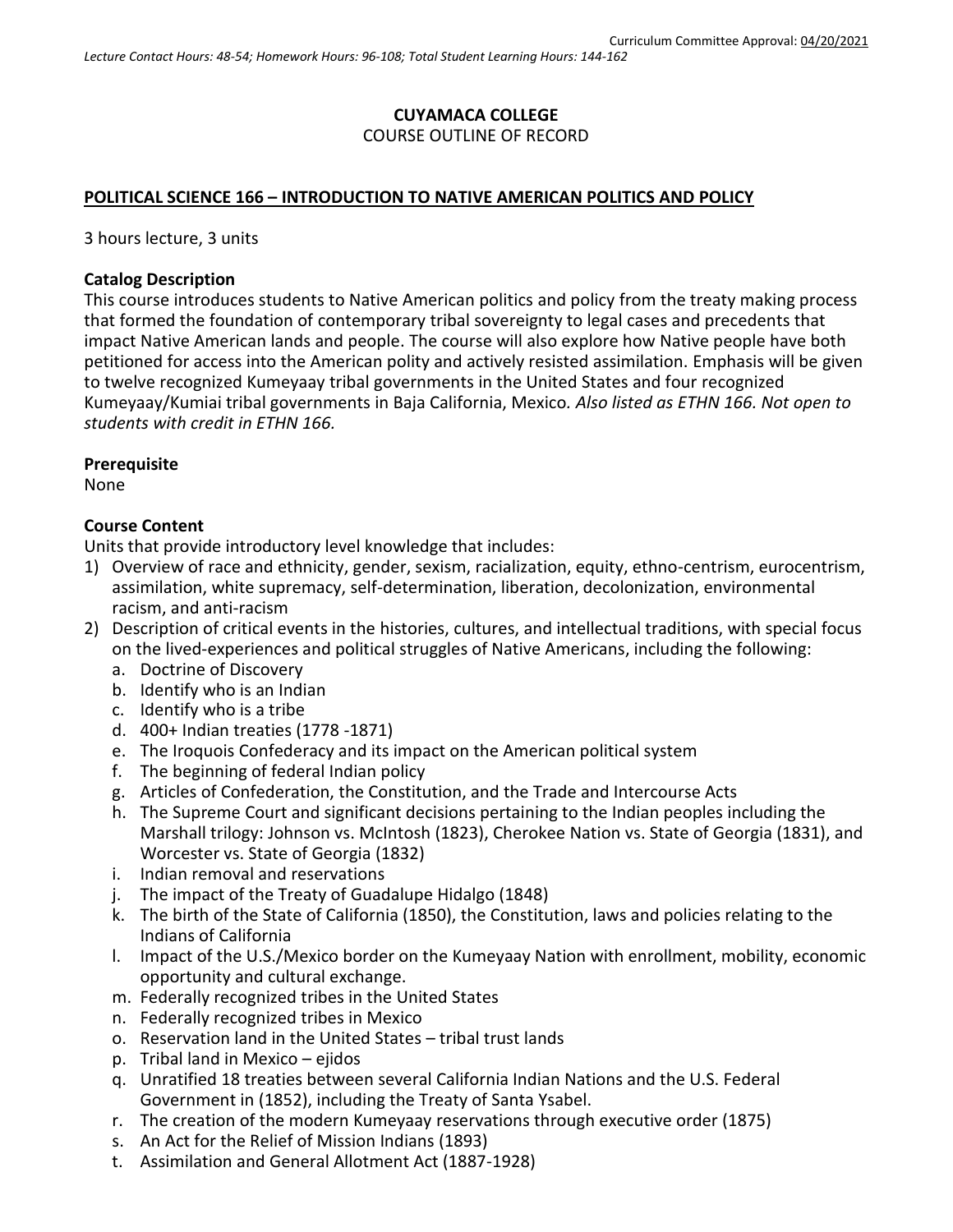POSC 166 Page 2 of 4

- u. The exposure of 18 unratified treaties between several California Indian Nations and the U.S. Federal Government (1905).
- v. Indian Citizenship Act (1924)
- w. Meriam Report: The Problem of Indian Administration (1928)
- x. Indian Reorganization Act (1934) and Indian Constitutions
- y. Urban Relocation Program (1952-1960)
- z. Termination Act (1953)
- aa. Criminal and Civil Jurisdiction in Indian County & Public Law 83-280
- bb. Indian Child Welfare Act (1978)
- cc. 5 th Circuit Court case, *Seminoles v. Butterworth* (1979)
- dd. 9 th Circuit Court case, *Barona v. Duffy* (1982)
- ee. Supreme Court case, *Cabazon v. California* (1987)
- ff. Indian Gaming Regulatory Act (1988)
- gg. Violence Against Women Act (1994)
- hh. CA Proposition 5, Tribal-State Gaming Compacts (1998)
- ii. CA Proposition 1A, Gambling on Tribal Lands (2000)
- jj. Benefits and challenges of Indian gaming
- kk. Water rights; hunting and fishing rights
- ll. Taxation on tribal trust lands
- mm. Indian religion and culture
- nn. Rights of Alaskan Natives and Native Hawaiians

oo. The political role of Kumeyaay Tribal Governments in county, state, federal political issues pp. Modern tribal governments

- 3) Description of how struggle, resistance, social justice, solidarity, and liberation as experienced by Native Americans are relevant to current political and policy issues, including the following:
	- a. Mission Indian Federation (1919-1934)
	- b. Self-Determination (1960s)
	- c. Self-Determination Act and Education Assistance Act (1975)
	- d. The creation of the American Indian Movement (1968)
	- e. Indian Civil Rights Act (1968)
	- f. Occupation of Alcatraz (1969)
	- g. Resistance to state and federal laws and policies, including, but not limited to:
		- 1. Removal and the reservation system
		- 2. Unratified and broken treaties
		- 3. General Allotment Act
		- 4. Treaty of Guadalupe Hidalgo
		- 5. Termination Act
		- 6. Indian Child Welfare Act
		- 7. State and federal violations of land, water, and fishing rights

# **Course Objectives**

Students will be able to:

- 1) Understand the underlying European concepts of "discovery" and "conquest" and how these concepts influenced the European view and subsequent polices towards the land and the Native people they encountered in America and what would later become the United States.
- 2) Describe the legal foundations of Native American political identity through an analysis of tribal sovereignty.
- 3) Apply Native American epistemologies and other forms of knowledge to evaluate contemporary issues in Native American communities.
- 4) Understand the development of the policy and political relationship between Native American Tribal Governments and federal and state governments.
- 5) Describe how the notion of "paternalism" shaped the formation of early federal Indian policy in the United States.
- 6) Describe how early federal Indian policy contributed both intentionally and unintentionally toward a dependency by the tribes on the United States federal government.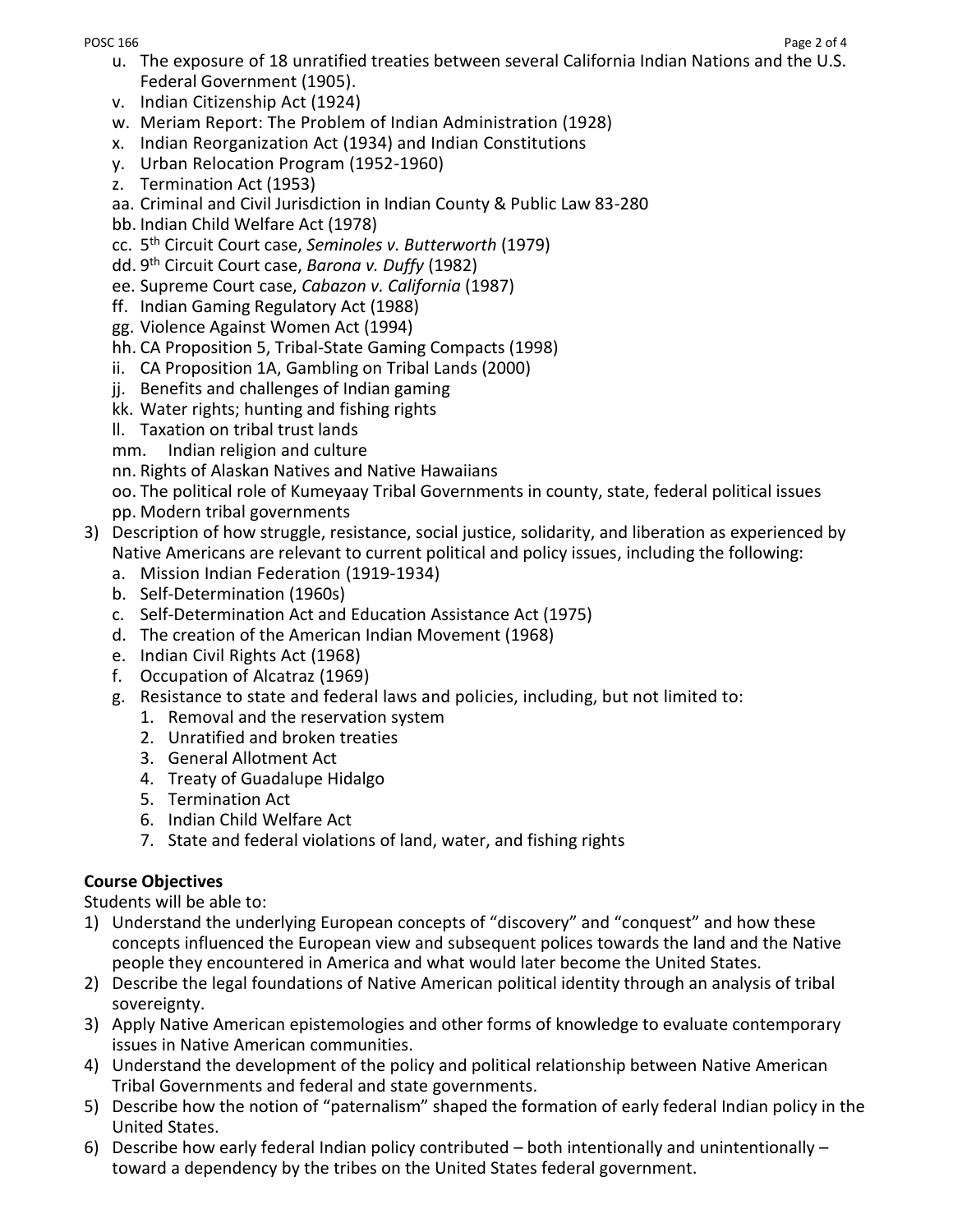- 7) Define and identify major political events, policies, documents, and episodes of violence which shaped Native nations' relationship with the United States from the late 18th century to the present.
- 8) Students will be able to describe the relationships between tribal, state, and federal governments through unique status of tribal nations and citizens as political entities and actors, "nation-states within the nation," and not as an ethnic/minority group.
- 9) Analyze how and why Native nations have exercised sovereignty; how and why Native people have claimed membership in the American polity; and the contours of the relationship between sovereignty and citizenship.
- 10) Analyze and articulate concepts of ethnic studies, including but not limited to race, ethnicity, eurocentrism, assimilation, white supremacy, liberation and decolonization.
- 11) Apply theory to describe the Native American political experience, with a particular emphasis on agency and self- affirmation.
- 12) Critically discuss the intersection of race and ethnicity with other forms of difference affected by hierarchy and oppression, such as class, gender, sexuality, religion, spirituality, ability, and/or age.
- 13) Describe how Kumeyaay resistance, social justice, and liberation as experienced by tribal communities are relevant to current issues (communal, national, and international).

## **Method of Evaluation**

A grading system will be established by the instructor and implemented uniformly. Grades will be based on demonstrated proficiency in subject matter determined by multiple measurements for evaluation, one of which must be essay exams, skills demonstration or, where appropriate, the symbol system.

- 1) Formative or summative quizzes
- 2) Written assessments: short answers or essays
	- a. Essay and objective exams that measure students' ability to describe Native American culture and/or Kumeyaay culture and identify and describe perspectives and impacts of the Native American and/or Kumeyaay nation in United States politics.
	- b. Essay and objective exams that measure students' ability to describe the impact of the Native American and/or Kumeyaay culture on non-Kumeyaay culture and vice versa.
- 3) Discussion posts and replies, in-class or online
- 4) Analysis of peer-reviewed journal articles
- 5) Simulations
- 6) Projects, individual or group-based
- 7) Research paper that requires students to contrast and debate the ideologies of preservation and assimilation within Native American and/or Kumeyaay society and assess Native American and/or Kumeyaay tribal sovereignty and tribalism.

## **Special Materials Required of Student**

None

## **Minimum Instructional Facilities**

- 1) Smart classroom with writing boards, overhead projector
- 2) Preferred: Technology Enabled Active Learning classroom
- 3) Geographical and treaty maps of the Kumeyaay Nation

## **Method of Instruction**

- 1) Lecture
- 2) Small and large group discussion
- 3) Individual and group projects
- 4) Individual, small, and large-scale simulations
- 5) Guest speakers
- 6) Multimedia presentations
- 7) Field trips